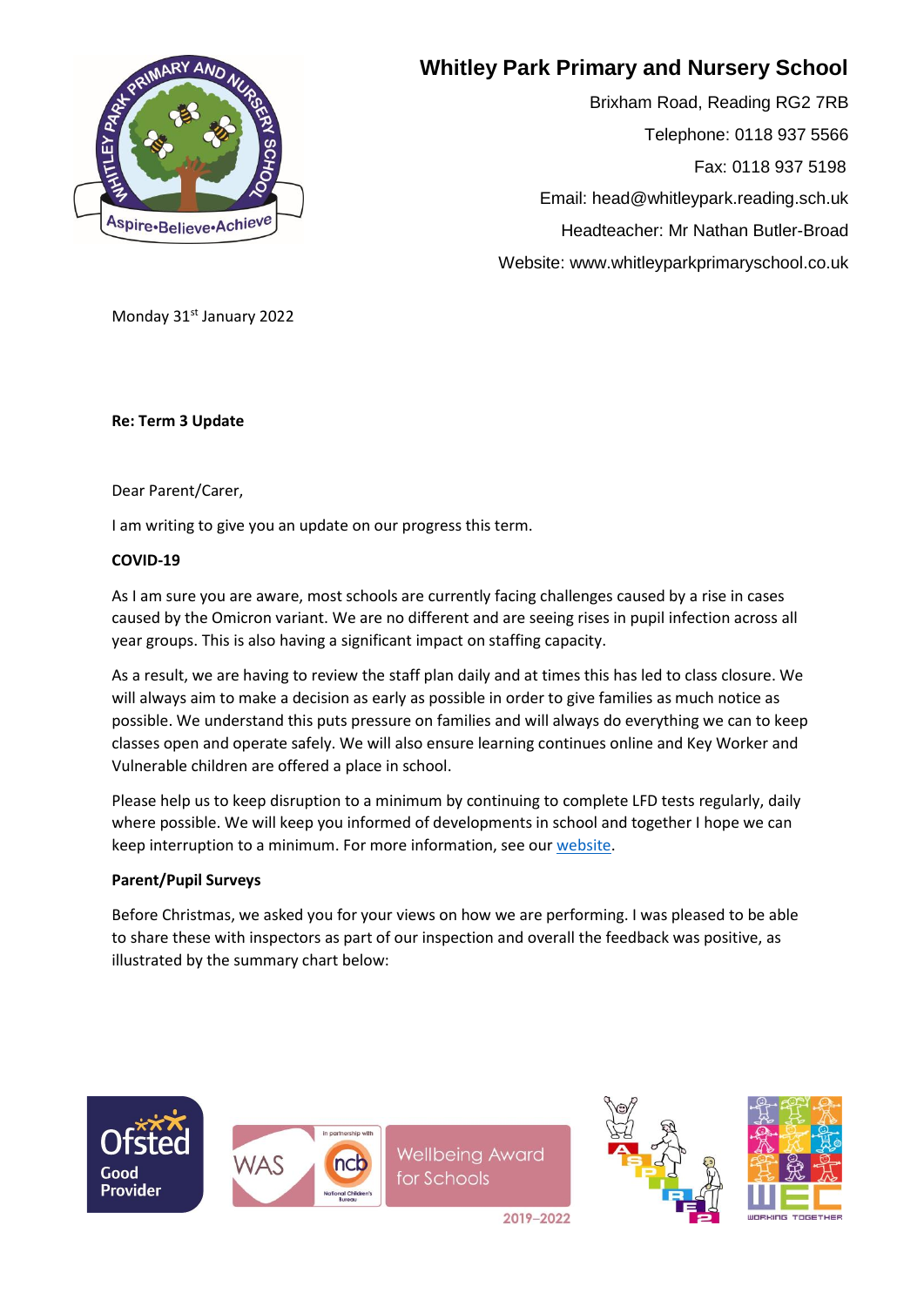# **Whitley Park Primary and Nursery School**

Brixham Road, Reading RG2 7RB Telephone: 0118 937 5566 Fax: 0118 937 5198 Email: head@whitleypark.reading.sch.uk Headteacher: Mr Nathan Butler-Broad Website: www.whitleyparkprimaryschool.co.uk





We asked for feedback on areas where we can improve. Communication is always an area that requires input and one we are working hard to develop, particularly around support for children with additional needs as it can be a confusing and complicated process.

I would like to reassure all parents that we are working hard towards this aim and reshaping the support we offer. In January, three Special Needs Assistants took post. Their roles are to support children on pathways, provide specialist intervention and support and offer practical support and guidance. Dr Lynch will manage the team and I am confident you will see improvements in this area. More information can be found on our new website.





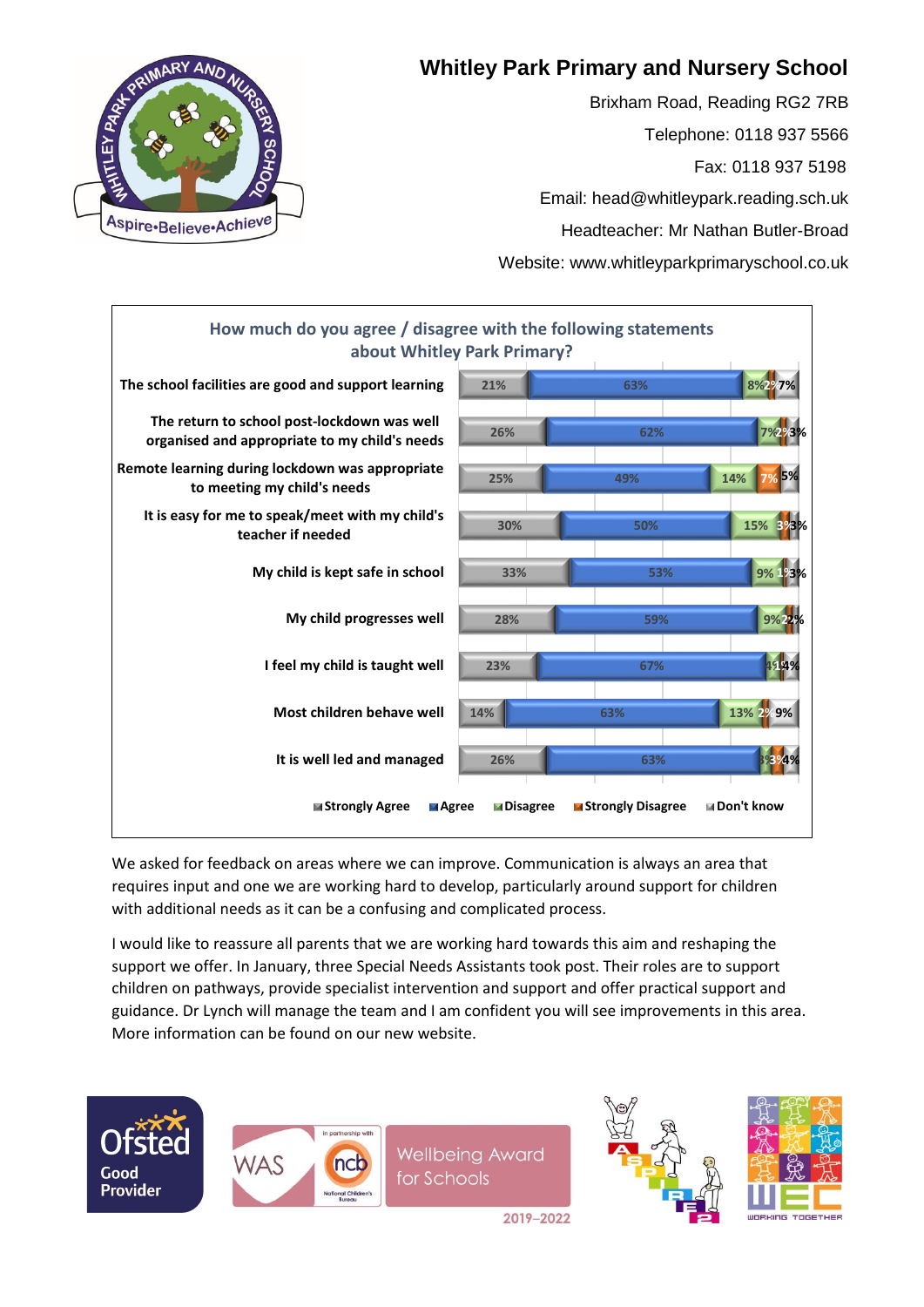# Aspire-Believe-Achieve

# **Whitley Park Primary and Nursery School**

Brixham Road, Reading RG2 7RB Telephone: 0118 937 5566 Fax: 0118 937 5198 Email: head@whitleypark.reading.sch.uk Headteacher: Mr Nathan Butler-Broad Website: www.whitleyparkprimaryschool.co.uk

## **School Rules**

Another areas highlighted in the latest round of questionnaires was pupil behaviour. The vast majority of pupils behave well at all times. This was an area ratified by Ofsted. Some pupils require extra support and overall it is important we are consistent and persistent in our effort to make this a strength across the school.

Recently, we reviewed the school rules as part of our renewed focus on behaviour expectations and continued shift away from the Behaviour Tracker system. All staff have been trained and the new policy will soon be available on the website. I firmly recommend all parents and carers spend a few minutes reviewing this document. It provides a rationale behind the approach as well as helpful guidance and scripts.

Currently, we are in the process of promoting our three key rules with all children and building a shared language around behaviour. Our new rules are:

# *School Rules*

## *Be Kind*

- *I communicate politely and kindly*
- *I work cooperatively with others*
- *I take care of resources and materials*

## *Work Hard*

- *I always try my best*
- *I show resilience when learning is tricky*
- *I complete work to the best of my ability*

#### *Get Smart*

- *I practice new skills*
- *I learn from my mistakes*
- *I explain my thinking and listen to others*
- *I use feedback to improve my learning*

We have gone through these in assembly and children have designed posters to display around the school. Staff are





**Wellbeing Award** for Schools